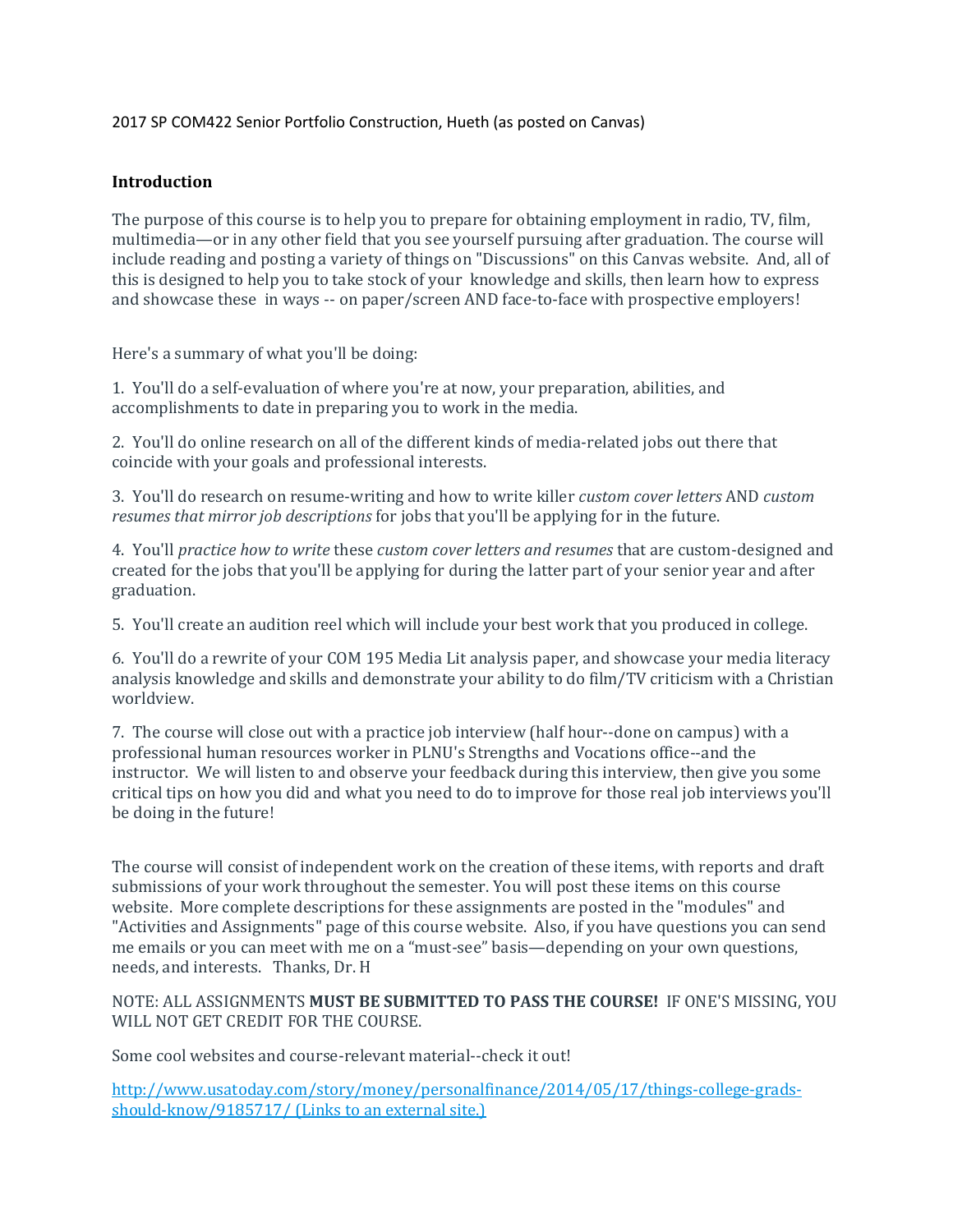### **Activities & Assignments**

This course will involve the following activities and assignments. All but the "practice job interview" and your "reel" assignment will involve uploading assignments on the Canvas website. Be sure to read the assignments carefully on the Assignments pages. The deadlines for these are also on each Assignments page and assigned on Canvas.

### *Career Plan Essay*

This assignment will provide an opportunity to "take stock" of your learning and experience at PLNU! You'll describe what you have done (to date) and are working on this semester– through course projects, internships, professional networking, etc., to prepare you for your chosen career and your first job.

### *Job Search Report*

This assignment will get you going on getting a sense of the job opportunities that you'd be interested in for your first job out of college. This should get you thinking and dreaming about what that job might be like!

### *Resume Research Report*

This assignment will help you to understand one of the most important things that you'll do in life: how to write a "killer resume" that will get you an interview and, ultimately, a great job. This will include the formatting, language, styles, and content of different resumes. And, it will begin to show you how to match your experience, knowledge, and talent to the job description that you're applying for.

### *Custom Resumes & Cover Letters (3)*

This assignment will provide you with an opportunity to practice what you learned in the previous assignment on resume research AND learn more about cover letters. You'll select three (3) jobs from your "job research" posting AND create a custom cover letter and a custom-designed resume for each job! This is *THE KEY COMPONENT* to get your foot in the door for a job interview! [\(Links](http://college.usatoday.com/2015/03/11/how-to-get-your-resume-and-you-noticed-in-the-digital-age/) to an [external](http://college.usatoday.com/2015/03/11/how-to-get-your-resume-and-you-noticed-in-the-digital-age/) site.)

# *Preparing for the Job Interview*

This is *THE KEY COMPONENT* for getting the job! This assignment will show you how to prepare for AND perform well in a job interview (based on your own research on job interviews—please provide your sources). There are hundreds of online articles on job interviewing, and you'll read some of these and extract the recurring main points of these articles into your report.

#### *A Practice Job Interview*

This assignment will provide an opportunity for you to practice those great job interview techniques that you learned about in your job interview research.

*Media Literacy Paper.* Submit an edited 2nd draft and 3rd (FINAL DRAFT) version of your media literacy analysis paper—based on the returned and graded paper and notes that I originallyincluded on your paper in COM 195…I did talk about this in the media lit class and the necessity that you keep this graded paper (and my notes) for this course.

# *Your Reel*

This assignment is the capstone assignment for your program at PLNU! If you're applying for a job in TV/film writing or production, this can be the KEY COMPONENT for getting the job.